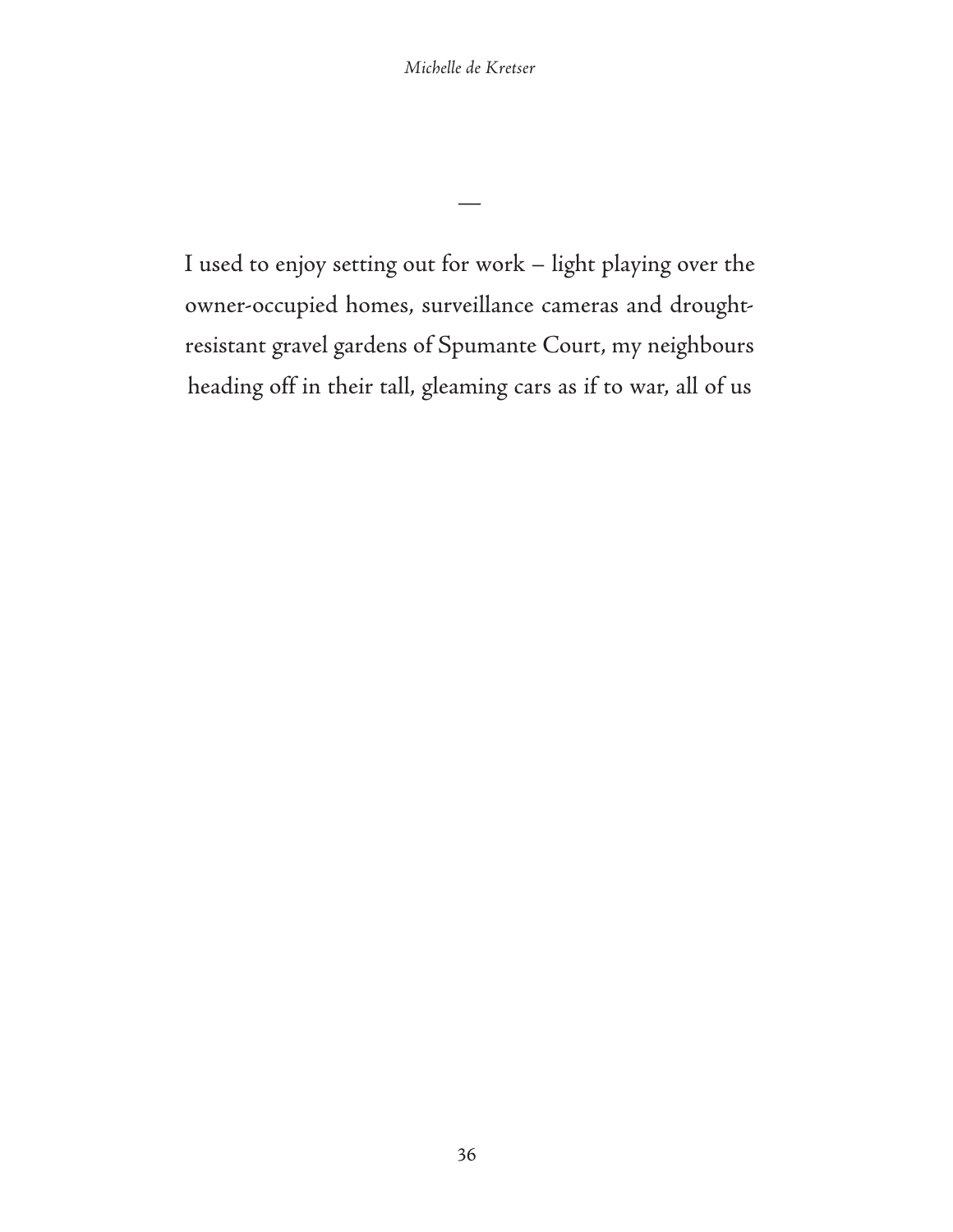suited up for battle. On a fine spring morning, the drive along the leafy upper reaches of Blue Nun Road was a roll of drums. Eucalypts and flowering shrubs still mark the entrance to the crematorium there, but these days the traffic backs up for blocks at the intersection. Once onto Cold Duck Parade, we inch past the fast-food joints and car dealerships, the discount outlets and service stations. When the sun is out, windscreens intensify the glare. If the smoke is bad, the overhead warnings light up: *Wind up Windows. Switch on Recycled Air.* Then comes the free-for-all of finding a parking spot within walking distance of the station.

As for the train, it no longer provides a tranquil interval in which to plug in my earphones and allow Coldplay to carry me away, soothed by the compound aroma of toothpaste, deodorant and takeaway coffee. Quite often now I have to stand all the way. One morning a girl sitting near me yanked down her mask, hung her head between her knees and vomited. We all kept our eyes down, thinking, Is it starting again? It's rumoured that The Next One will be gastrointestinal. We busied ourselves with hand sanitiser. Officers in protective clothing were waiting at the next station to take the girl away. We were ordered onto the platform and had to stand in the stabby sun while railway staff sealed off the carriage. More officers arrived to register everyone who'd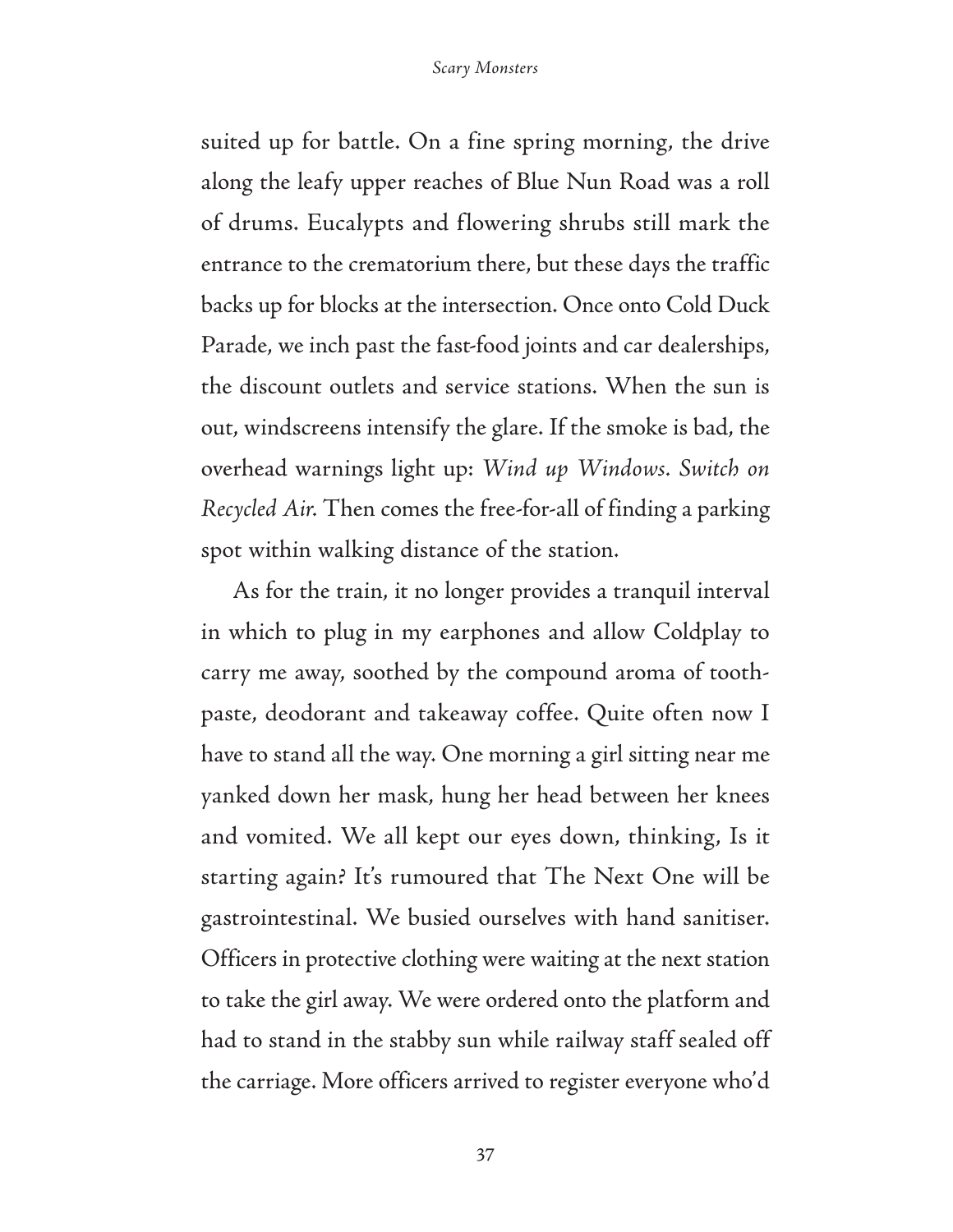been travelling in the contaminated space and check our ID. The officer checking mine took her time about it. Sydney always says that facial recognition technology only works with white people. By the time the officer moved away, a headache had started up along my hairline. I released a nervous cough into my elbow – people turned and glared. The loudspeaker announced that we might have to present at a pop-up clinic for testing. Allowed to resume our commute, we had to cram ourselves into packed carriages. For the rest of the journey, I tried not to breathe. I was three hours late for work. By lunchtime, someone was hammering nails between my eyes. I looked down, and there, near the bottom of my trouser leg, was a vomity speck.

Even the Department is not what it used to be. For one thing, Lorna's gone. She used to work in Evaluations, which is my section. In Evaluations, we act as a clearing house for Security. If a case involves terrorism, we're bypassed, and the investigating authority goes directly to our colleagues upstairs. But as the number of proscribed acts and organisations increases, so too does the number of cases in which Security has a potential but not clear-cut interest. These murkier cases arrive in our section every day, and we evaluate the risk they pose. How many times have I tried to explain this to Sydney? In his opinion, working for the Department